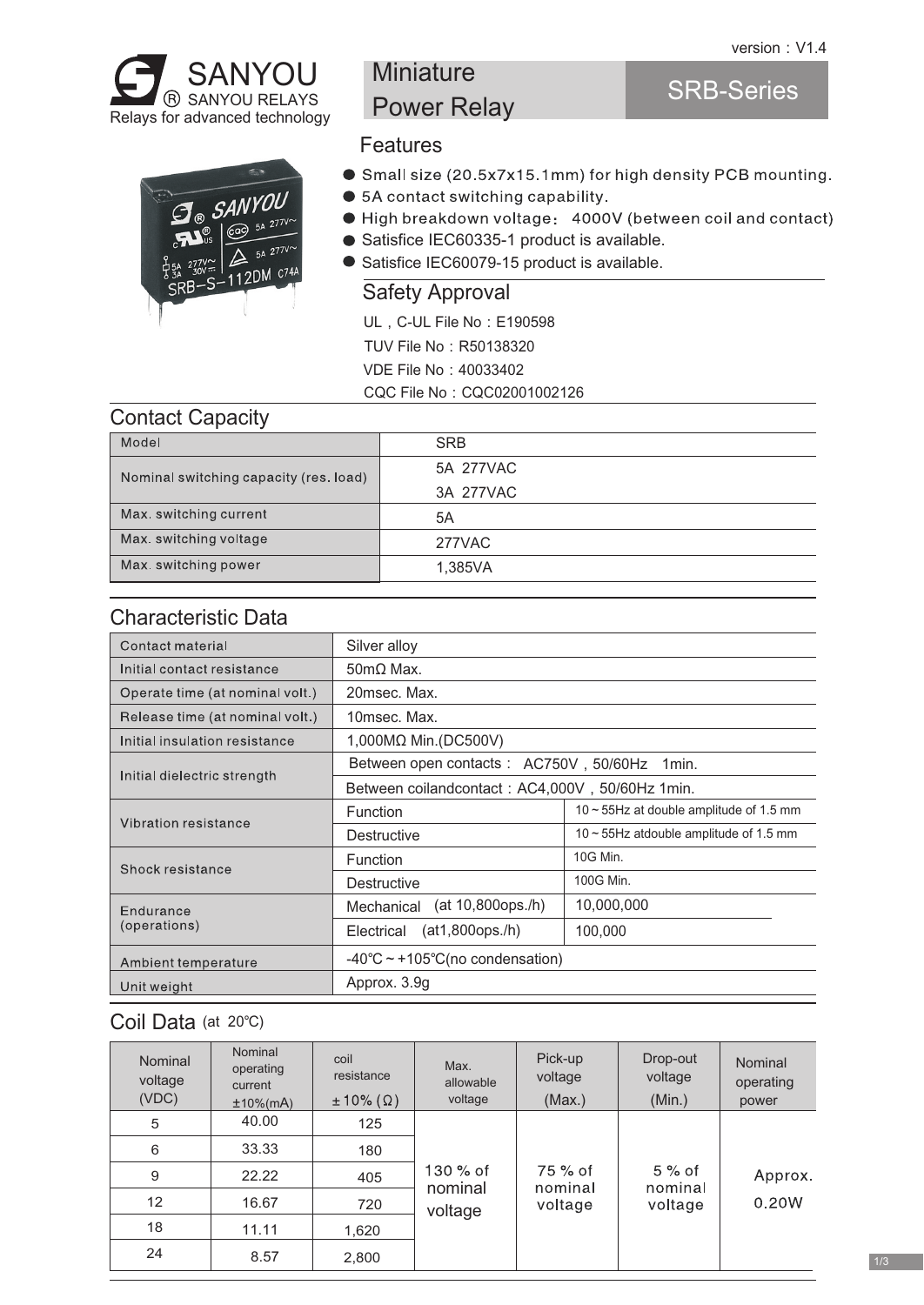## CoilData (at 20℃)

| Nominal<br>voltage<br>(VDC) | Nominal<br>operating<br>current<br>$±10\%$ (mA) | coil<br>resistance<br>$\pm$ 10% ( $\Omega$ ) | Max.<br>allowable<br>voltage | Pick-up<br>voltage<br>(Max.) | Drop-out<br>voltage<br>(Min.) | Nominal<br>opersting<br>power |
|-----------------------------|-------------------------------------------------|----------------------------------------------|------------------------------|------------------------------|-------------------------------|-------------------------------|
| 5                           | 72.00                                           | 69                                           |                              |                              |                               |                               |
| 6                           | 60.00                                           | 100                                          |                              |                              |                               |                               |
| 9                           | 40.00                                           | 225                                          | 130 % of                     | 75 % of                      | 5 % of                        | 0.36W                         |
| 12                          | 30.00                                           | 400                                          | nominal                      | nominal                      | nominal                       |                               |
| 18                          | 20.00                                           | 900                                          | voltage                      | voltage                      | voltage                       |                               |
| 24                          | 15.00                                           | 1,600                                        |                              |                              |                               |                               |

## Safety Approval Ratings

(Note:More detail of approval ratings,please refer to the safety certification)

| Approval            | CQC                    | <b>TUV</b>             | <b>VDE</b>             | UL/CUL                                                                                                                                                                                                  |
|---------------------|------------------------|------------------------|------------------------|---------------------------------------------------------------------------------------------------------------------------------------------------------------------------------------------------------|
| File No.            | CQC07001019820         | R50138320              | 40033402               | E190598                                                                                                                                                                                                 |
| Approved<br>Ratings | 5A 277VAC<br>3A 277VAC | 5A 277VAC<br>3A 277VAC | 3A 277VAC<br>5A 277VAC | 5A 277VAC, Resistive<br>3A 277VAC, Resistive<br>3A 30VDC, Resistive<br>5A 250VAC, Resistive<br>3A 250VAC, Resistive<br>5A 250VAC, General Use<br>3A 250VAC, General Use<br>1/8HP 240VAC<br>TV-3. 120VAC |

## Ordering Information

|                       | nomenclature                                                     |                           |    |                                            |                                                                 |  |                                                                                              |  |  |
|-----------------------|------------------------------------------------------------------|---------------------------|----|--------------------------------------------|-----------------------------------------------------------------|--|----------------------------------------------------------------------------------------------|--|--|
| $ SRB -S$             |                                                                  |                           | 12 | D                                          | M                                                               |  | $F - XX$                                                                                     |  |  |
|                       |                                                                  |                           |    |                                            |                                                                 |  | Special Parameter: Nil-Standard type, 10-3A product,<br>Letter or number-Special requirement |  |  |
|                       |                                                                  |                           |    |                                            | Insulation System: Nil-Standard, B-Class B, F-Class F           |  |                                                                                              |  |  |
|                       |                                                                  |                           |    |                                            | Contact Material: Nil-AgSnO2, 1-AgCdO, 2-AgNi-BT <sup>(1)</sup> |  |                                                                                              |  |  |
|                       |                                                                  |                           |    |                                            | Contact Form: M-Form A                                          |  |                                                                                              |  |  |
|                       |                                                                  |                           |    |                                            | Coil Power: D-0.20W, H-0.36W                                    |  |                                                                                              |  |  |
|                       |                                                                  |                           |    | Coil Voltage (VDC): 05, 06, 09, 12, 18, 24 |                                                                 |  |                                                                                              |  |  |
|                       |                                                                  | Number of Poles: 1-1 Pole |    |                                            |                                                                 |  |                                                                                              |  |  |
|                       | Protective Construction: S-Flux proofed, SH-Sealed type washable |                           |    |                                            |                                                                 |  |                                                                                              |  |  |
| Type Designation: SRB |                                                                  |                           |    |                                            |                                                                 |  |                                                                                              |  |  |

 Note:(1)AgNi-BT is compound contact of silver and copper, so the head of the contact is AgNi, and the tail of the contact is Cu.